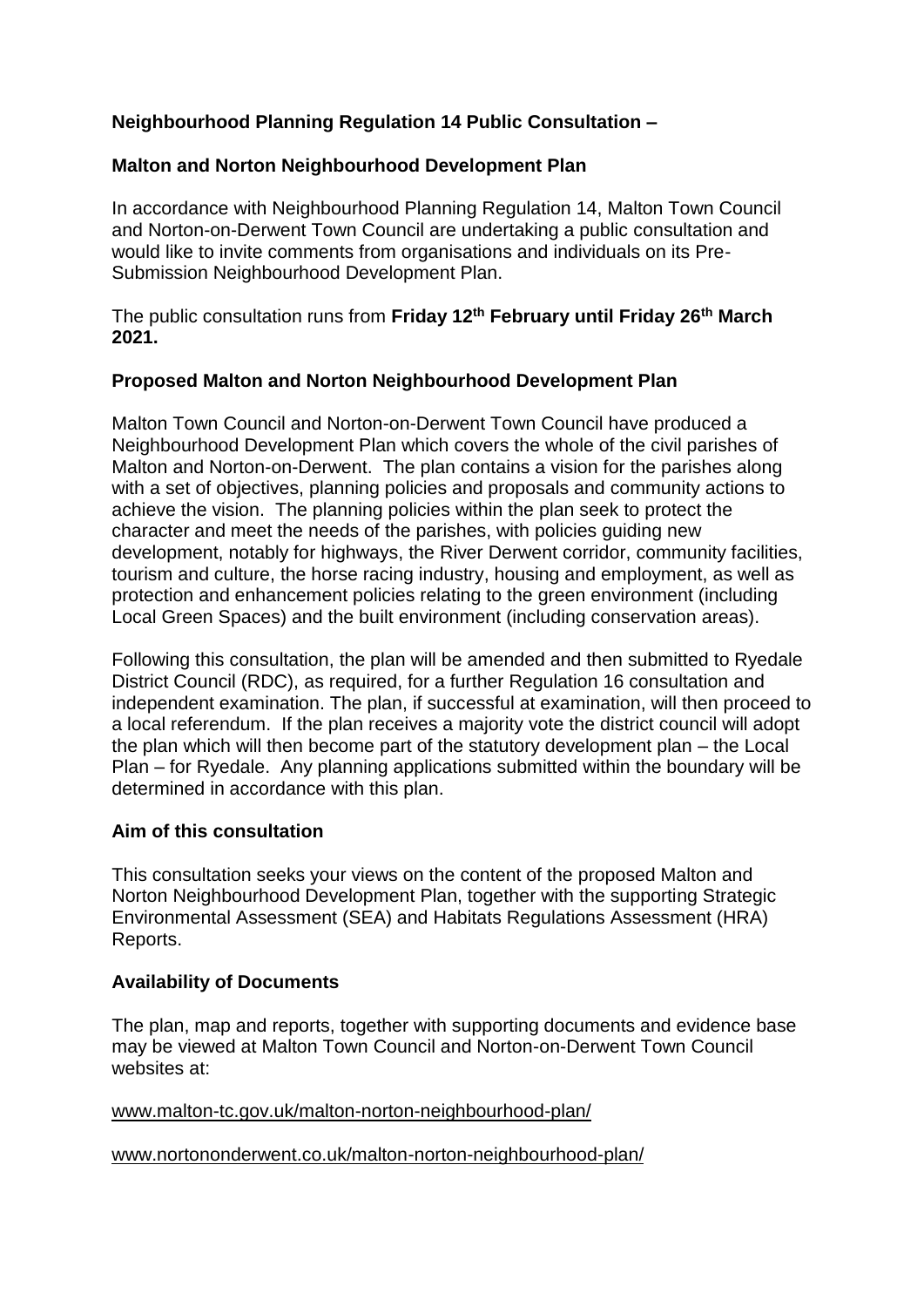The plan, map and reports may also be viewed on RDC's website at:

<https://www.ryedale.gov.uk/planning/planning-policy/neighbourhood-plans.html>

### **Deposit Locations**

Hard copies of the consultation document, including proposals map, are also available for inspection at the following deposit locations (subject to Covid restrictions):

### **Malton Town Council**

| The Wesley Centre, Saville Street, Malton,<br><b>YO177LL</b> | Mon to Thurs 9am to 5pm phone<br>first 01653 609888 |
|--------------------------------------------------------------|-----------------------------------------------------|
| <b>Norton on Derwent Town Council</b>                        | Mon to Weds 9am to 5pm phone                        |
| 84b Commercial Street, Norton, YO17 9ES                      | first 01653 695348                                  |
| <b>Malton Library</b>                                        | Normal opening hours                                |
| St Michael Street, Malton, YO17 7LJ                          |                                                     |
| <b>Norton Library</b>                                        |                                                     |
| The Hive, Commercial Street, Norton, YO17<br>8ES             | Normal opening hours                                |

In addition, the town councils will be holding online drop-in sessions during the consultation period, as follows:-

Tuesday 2<sup>nd</sup> March at 2pm, Saturday 6<sup>th</sup> March at 10am, and Tuesday 15<sup>th</sup> March at 6pm.

Hi there,

Mar 2, 2021 01:50 PM Neighbourhood Plan Consultation On Line Drop In 1

[https://us02web.zoom.us/j/87112046719?pwd=TVlvN2E3YkdtaC8rZzhLZzVVWWl6](https://us02web.zoom.us/j/87112046719?pwd=TVlvN2E3YkdtaC8rZzhLZzVVWWl6QT09) [QT09](https://us02web.zoom.us/j/87112046719?pwd=TVlvN2E3YkdtaC8rZzhLZzVVWWl6QT09) Webinar ID: 871 1204 6719 Passcode: 961204

Mar 6, 2021 09:50 AM

Neighbourhood Plan Consultation Online Drop In 2

[https://us02web.zoom.us/j/87211141806?pwd=MGlBVkYwZytTejlRbittdDQ1NUZEU](https://us02web.zoom.us/j/87211141806?pwd=MGlBVkYwZytTejlRbittdDQ1NUZEUT09) [T09](https://us02web.zoom.us/j/87211141806?pwd=MGlBVkYwZytTejlRbittdDQ1NUZEUT09)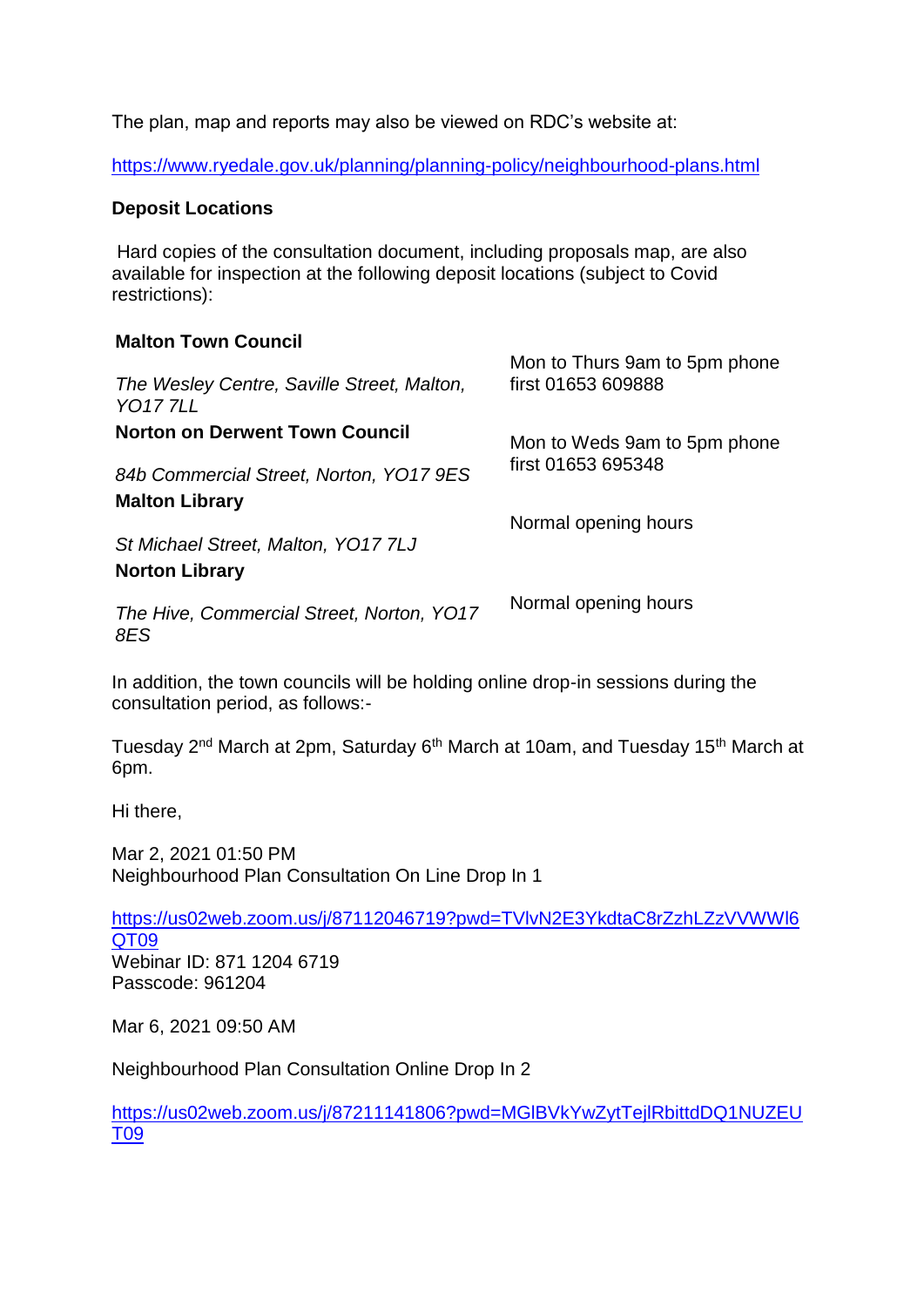Webinar ID: 872 1114 1806 Passcode: 529080

Mar 16, 2021 05:50 PM Neighbourhood Plan Consultation Online Drop In 3

[https://us02web.zoom.us/j/85995130014?pwd=VmtGRFdsV2FlNWJLUXZ3YjFJbXpt](https://us02web.zoom.us/j/85995130014?pwd=VmtGRFdsV2FlNWJLUXZ3YjFJbXptdz09) [dz09](https://us02web.zoom.us/j/85995130014?pwd=VmtGRFdsV2FlNWJLUXZ3YjFJbXptdz09)

Webinar ID: 859 9513 0014 Passcode: 177137

If you would like to pose a question in advance of the meeting please do send these to Tim at norton.tc@btconnect.com. He will register the question with our Planning Consultant, and also register a slot for you to speak if you wish to do so.

#### **How to Comment**

The town councils welcome your comments. Comments should be submitted, preferably electronically, using the following Survey Monkey questionnaire link:

<https://www.surveymonkey.com/r/9ZZKNFR>

Paper questionnaires will also be available at deposit points and can be downloaded here.

[NDP Pre-Submission Plan Reg 14 Consultation Questionnaire](https://www.nortononderwent.co.uk/wp-content/uploads/2021/03/NDP-Pre-Submission-Plan-Reg-14-Consultation-Questionnaire-1.docx)

[NDP Pre-Submission Plan Reg 14 Consultation Questionnaire](https://www.nortononderwent.co.uk/wp-content/uploads/2021/03/NDP-Pre-Submission-Plan-Reg-14-Consultation-Questionnaire.pdf)

These can be returned by sending to either of the following addresses:-

Email: [norton.tc@btconnect.com](mailto:norton.tc@btconnect.com) 

[clerk@malton-tc.gov.uk](mailto:clerk@malton-tc.gov.uk)

Post: Malton Town Council, The Wesley Centre, Saville Street, Malton, YO17 7LL

Norton on Derwent Town Council, 84b Commercial Street, Norton, YO17 9ES

The deadline for comments is **5pm on Friday 26th March 2021**. The councils cannot accept any late comments.

**Online Drop In Session 1 – Presentation**

[M&N NDP Introductory Presentation](https://www.nortononderwent.co.uk/wp-content/uploads/2021/03/MN-NDP-Introductory-Presentation.pdf)

**Question and Answer Session.**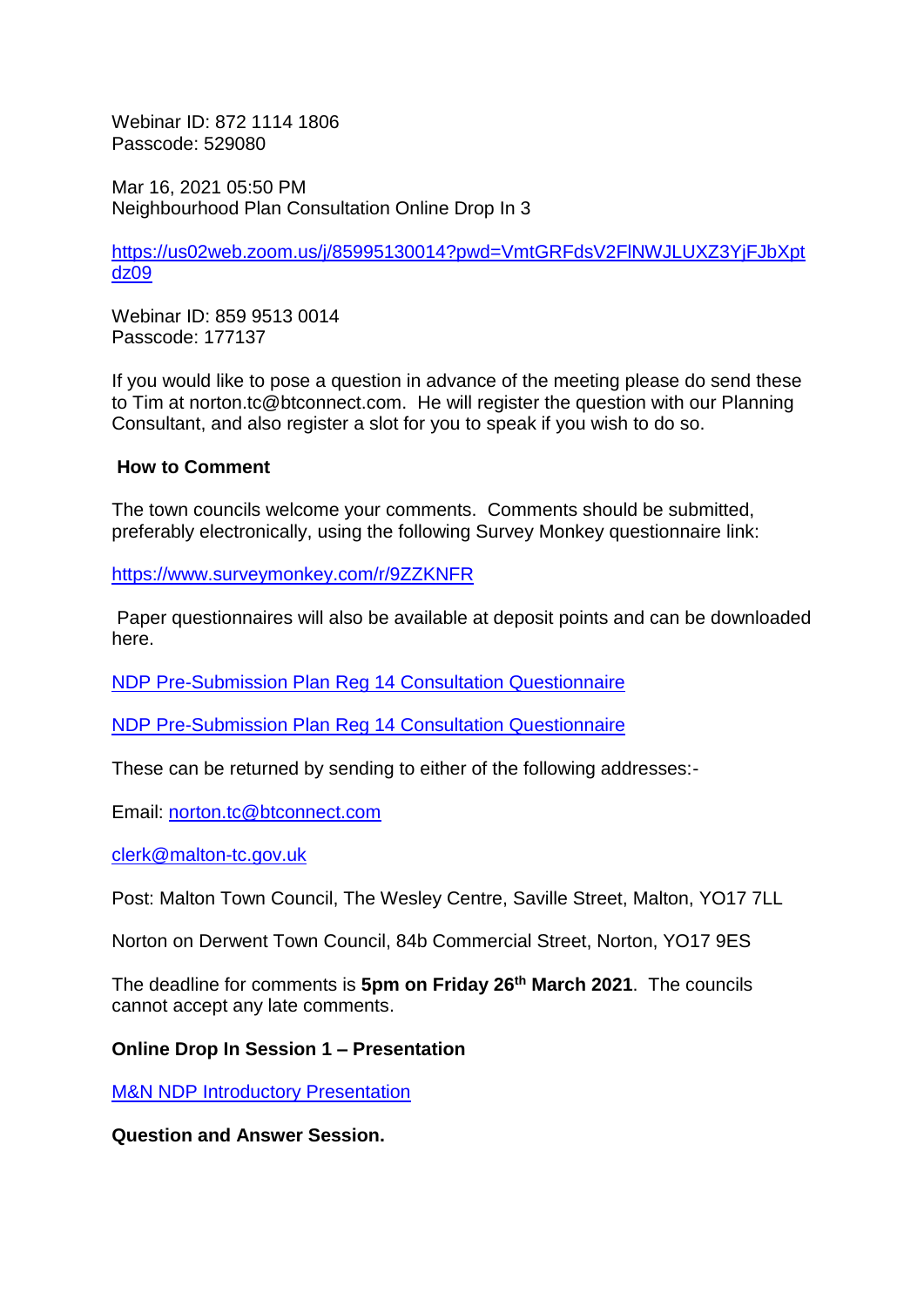Where are the specific sites / policies listed? Here on the web in the document, just below, called Neighbourhood Plan Pre Submission Draft.

Will the powerpoint slides be available again? Yes, they will be posted on the web.

How is partial support for the plan reflected? Following consultation if a policy scores low, the steering group will be given an opportunity to remove it, those that score high, would likely remain.

Have Ryedale Disctrict Council and Fitzwilliam Estate being consulted? Yes, the District council have been involved since inception, and also sit on the steering group. The Estate were involved with our focus groups and have been consulted on two occasions so far.

When was the last consultation? Late 2018.

Can we see the questionnaire before it is completed? Yes, a version to download is included online (see sectin 'how to comment' above)

### **Online Drop In Session 2 – Question and Answer Session.**

Certain public rights of way need referring to, how do we get these added? Write in with comments and the steering group will get the opportunity to revise the plan. A lane referred to is not well represented in the plan? Again, as before, write in with comments.

Low Carbon Housing not referred to? It is governed by National Planning Policy, however write in and we will look again at the latest position.

The air quality references in the plan could be improved? It was argued that the traffic and movement policies taken together, as a whole, actually discourage vehicle use in the the, away to the periphery. Again write in and make the point.

Changes in demand for the Medical Centre could change due to world changes with the virus. Write in and make the point, otherwise noted for now.

### **Online Drop In Session 3 – Question and Answer Session.**

Is land acquisition required to deliver policy intentions? Not necessarily, any land requirement would be met on a reactive as need arises basis.

What is the sustainability position of the plan? This is a requirement and will be considered by the examiner at the next stage.

Will the status of the plan change with any likely future Unitary changes? No, the plan will be part of all adopted documentation by the prevailing local authority at that time.

The travel to work network of Beverley Road to the Bacon Factory is a particular problem, any reference to in plan? It is recognised that this created a pinch point at